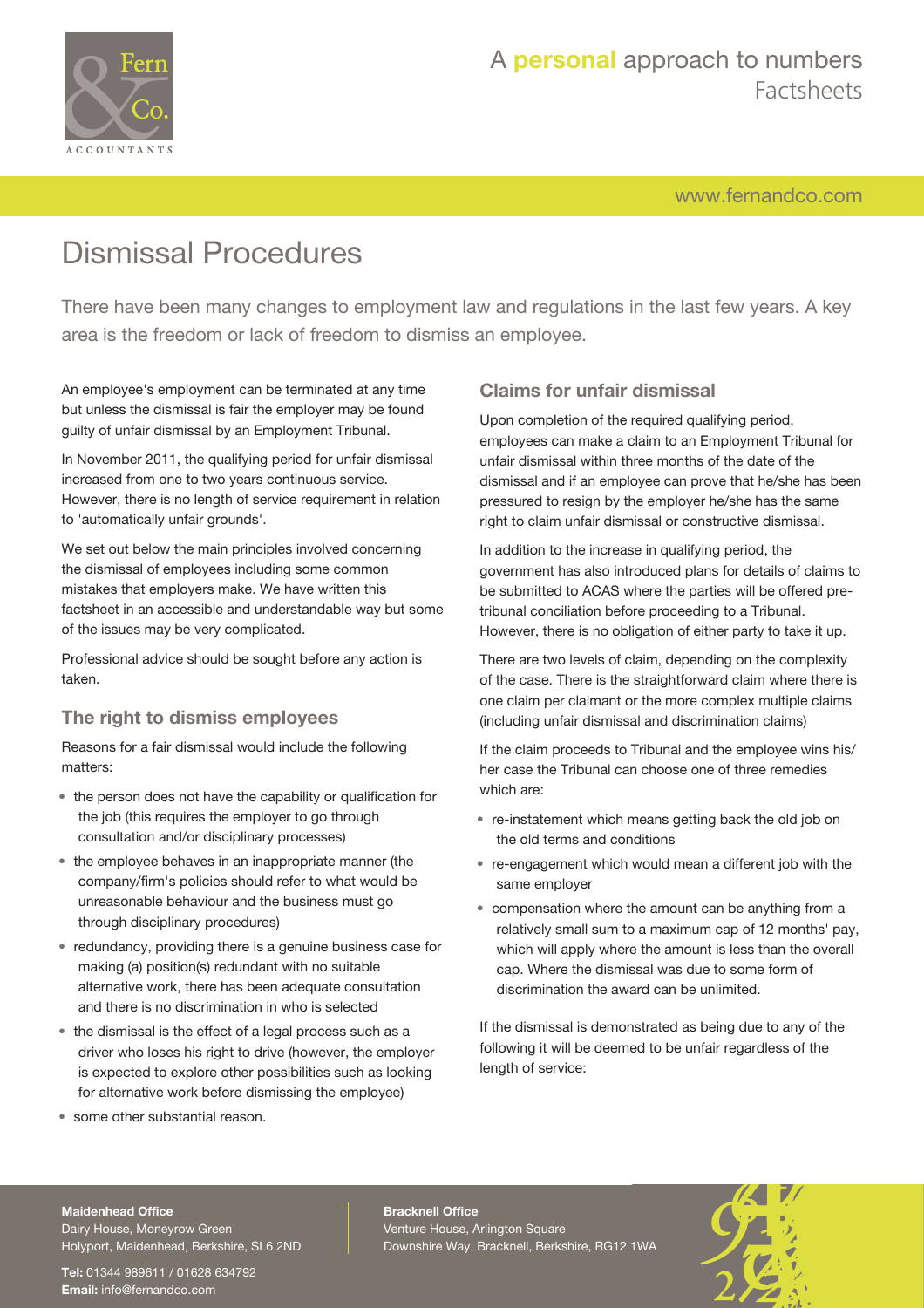

## [www.fernandco.com](http://www.fernandco.com)

- discrimination for age, disability, gender reassignment, race, religion or belief, sex, sexual orientation or marriage and civil partnership
- pregnancy, childbirth or maternity leave
- refusing to opt out of the Working Time Regulations
- disclosing certain kinds of wrong doing in the workplace
- health and safety reasons
- assertion of a statutory right.

### **Statutory disciplinary procedures**

The Employment Act 2008 introduced the ACAS Code of Practice which saw a change to the way employers deal with problems at work. It also saw the removal of 'automatic unfair dismissal' related to failure to follow procedures. Tribunals may make an adjustment of up to 25% of any award, where they feel the employer has unreasonably failed to follow the guidance set out in the ACAS Code.

The ACAS Code of Practice sets out the procedures to be followed before an employer dismisses or imposes a significant sanction on an employee such as demotion, loss of seniority or loss of pay.

The ACAS Code does not apply to redundancy or expiry of a fixed term contract.

#### **Standard procedure**

| Step 1 | Employers must set out in<br>writing the reasons why<br>dismissal or disciplinary<br>actions against the<br>employee are being<br>considered. A copy of this<br>must be sent to the<br>employee who must be<br>invited to attend a meeting<br>to discuss the matter, with<br>the right to be accompanied |
|--------|----------------------------------------------------------------------------------------------------------------------------------------------------------------------------------------------------------------------------------------------------------------------------------------------------------|
| Step 2 | A meeting must take place<br>giving the employee the<br>opportunity to put forward<br>their case. The employer<br>must make a decision and<br>offer the employee the right<br>to appeal against it.                                                                                                      |
| Step 3 | If an employee appeals, you<br>must invite them to a<br>meeting to arrive at a final<br>decision                                                                                                                                                                                                         |

There may be some very limited cases where despite the fact that an employer has dismissed an employee immediately without a meeting, an Employment Tribunal will very exceptionally find the dismissal to be fair. This is not explained in the regulations but may apply in cases of serious misconduct leading to dismissal without notice. What this means in practice awaits the test of case law.

#### **Modified procedure**

| Step 1 | Employers firstly set out in |
|--------|------------------------------|
|        | writing the grounds for      |
|        | action that has led to the   |
|        | dismissal, the reasons for   |
|        |                              |

**Maidenhead Office** Dairy House, Moneyrow Green Holyport, Maidenhead, Berkshire, SL6 2ND

**Tel:** 01344 989611 / 01628 634792 **Email:** [info@fernandco.com](mailto:info@fernandco.com)

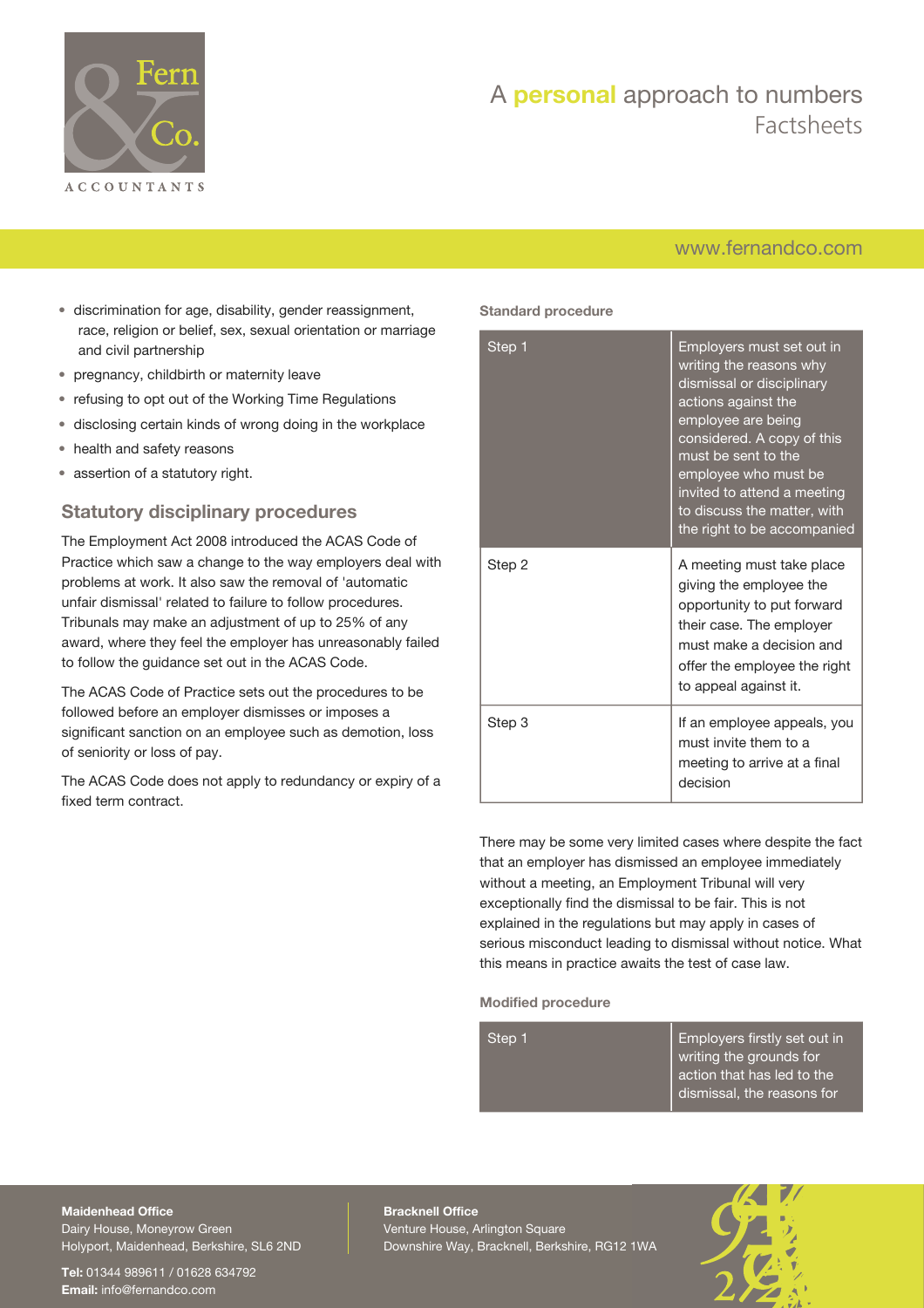

## [www.fernandco.com](http://www.fernandco.com)

|        | thinking at the time that the<br>employee was guilty of the<br>alleged misconduct and the<br>employee's right of appeal<br>against the dismissal                                                                                                                                                                                                                                                                       |
|--------|------------------------------------------------------------------------------------------------------------------------------------------------------------------------------------------------------------------------------------------------------------------------------------------------------------------------------------------------------------------------------------------------------------------------|
| Step 2 | If the employee wishes to<br>appeal against the decision,<br>the employer must invite<br>them to attend a meeting,<br>with the right to be<br>accompanied, following<br>which the employer must<br>inform the employee of their<br>final decision. Where<br>practicable, the appeal<br>meeting should be<br>conducted by a more senior<br>or independent person not<br>involved in the earlier<br>decision to dismiss. |

The only occasions where employers are not required to follow the ACAS Code of Practice are as follows:

- they reasonably believe that doing so would result in a significant threat to themselves, any other person, or their or any other person's property
- they have been subjected to harassment and reasonably believe that doing so would result in further harassment
- because it is not practicable within a reasonable period
- where dismissal is by reason of redundancy or the ending of a fixed term contract
- they dismiss a group of employees but offer to re-engage them on or before termination of their employment
- the business closes down suddenly because of an unforeseen event

• the employee is no longer able to work because they are in breach of legal requirements eg to hold a valid work permit.

### **Common mistakes that employers make**

For many the regulations have caused some confusion and practical difficulties. Some of the most common mistakes include:

- not applying the procedures to employees with less than the qualifying period of continuous service for unfair dismissal (ie two years ). Whilst such employees are often unable to claim unfair dismissal (unless the reason for their dismissal is one of the automatically unfair reasons for which there is no qualifying period of employment such as pregnancy), they may be able to bring other claims such as discrimination with compensation increased accordingly
- failure to invite employees to disciplinary hearings in writing or supply adequate evidence before the disciplinary hearing. The standard procedure requires the employer to set out the 'basis of the allegations' prior to the hearing
- excluding dismissals other than disciplinary dismissals (eg ill-health terminations)
- not inviting employees to be accompanied
- not including a right of appeal
- not appreciating the statutory requirement to proceed with each stage of the procedure without undue delay
- failure to appreciate that an employee may have right to appeal even if it is requested verbally rather than in writing and is after a timescale set down by the employer
- not appreciating that paying an employee a lower bonus for performance related reasons could potentially amount to 'action short of dismissal' by the employer
- failure to treat as a grievance any written statement/letter (for example a letter of resignation) which raises issues which could form the basis of a tribunal claim to which

#### **Maidenhead Office**

Dairy House, Moneyrow Green Holyport, Maidenhead, Berkshire, SL6 2ND

**Tel:** 01344 989611 / 01628 634792 **Email:** [info@fernandco.com](mailto:info@fernandco.com)